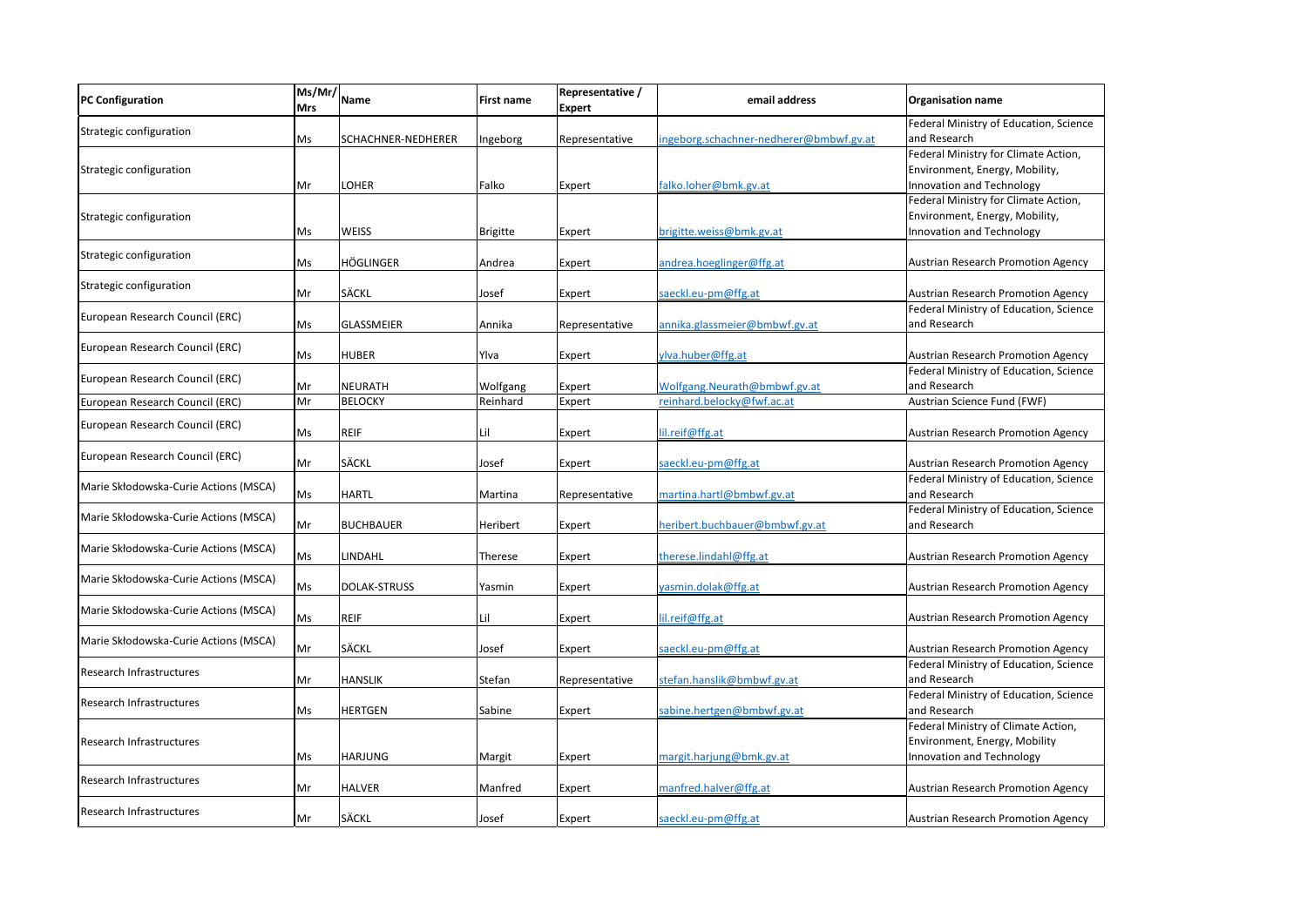| Health                                    | Ms. | <b>BAUER</b>        | <b>Hemma</b>    | Representative | hemma.bauer@bmbwf.gv.at               | Federal Ministry of Education, Scienc<br>and Research                                             |
|-------------------------------------------|-----|---------------------|-----------------|----------------|---------------------------------------|---------------------------------------------------------------------------------------------------|
| Health                                    | Ms  | LANG                | Eva-Claudia     | Expert         | eva-claudia.lang@sozialministerium.at | Federal Ministry of Social Affaires,<br>Health, Care and Consumer Protectio                       |
| Health                                    | Ms  | ZIMMERMANN          | Kerstin         | Expert         | kerstin.zimmermann@bmk.gv.at          | Federal Ministry of Climate Action,<br>Environment, Energy, Mobility<br>Innovation and Technology |
| Health                                    | Ms  | <b>HOEBERTZ</b>     | Astrid          | Expert         | astrid.hoebertz@ffg.at                | Austrian Research Promotion Agency                                                                |
| Health                                    | Ms  | <b>HABERL</b>       | <b>Ines</b>     | Expert         | ines.haberl@ffg.at                    | Austrian Research Promotion Agency                                                                |
| Health                                    | Mr  | <b>SÄCKL</b>        | Josef           | Expert         | saeckl.eu-pm@ffg.at                   | <b>Austrian Research Promotion Agency</b>                                                         |
| Culture, creativity and Inclusive Society | Mr  | REITER-PÁZMÁNDY     | <b>Matthias</b> | Representative | matthias.reiter-pazmandy@bmbwf.gv.at  | Federal Ministry of Education, Scienc<br>and Research                                             |
| Culture, creativity and Inclusive Society | Ms  | <b>PRIKOSZOVITS</b> | Julia           | Expert         | julia.prikoszovits@bmbwf.gv.at        | Federal Ministry of Education, Scienc<br>and Research                                             |
| Culture, creativity and Inclusive Society | Ms  | <b>GLASER</b>       | Bettina         | Expert         | bettina.glaser@bmbwf.gv.at            | Federal Ministry of Education, Scienc<br>and Research                                             |
| Culture, creativity and Inclusive Society | Ms  | <b>RIZZI-PAVEK</b>  | Regina          | Expert         | regina.rizzi-pavek@bmdw.gv.at         | Federal Ministry for Digital and<br><b>Economic Affairs</b>                                       |
| Culture, creativity and Inclusive Society | Ms  | <b>WIDHOFNER</b>    | Aleksandra      | Expert         | aleksandra.widhofner@bmkoes.gv.at     | Federal Ministry for Arts, Culture, the<br>Civil Service and Sport                                |
| Culture, creativity and Inclusive Society | Ms  | <b>FELDER</b>       | Kay             | Expert         | kay.felder@ffg.at                     | Austrian Research Promotion Agency                                                                |
| Culture, creativity and Inclusive Society | Mr  | <b>TZATZANIS</b>    | <b>Michalis</b> | Expert         | michalis.tzatzanis@ffg.at             | <b>Austrian Research Promotion Agency</b>                                                         |
| Culture, creativity and Inclusive Society | Mr  | <b>SÄCKL</b>        | Josef           | Expert         | saeckl.eu-pm@ffg.at                   | <b>Austrian Research Promotion Agency</b>                                                         |
| Civil Security for Society                | Mr  | <b>HAMMER</b>       | Ralph           | Representative | ralph.hammer@bmlrt.gv.at              | Federal Ministry of Agriculture, Regic<br>and Tourism                                             |
| Civil Security for Society                | Mr  | <b>SIEBENEICHER</b> | Lukas           | Expert         | lukas.siebeneicher@bmlrt.gv.at        | Federal Ministry of Agriculture, Regio<br>and Tourism                                             |
| Civil Security for Society                | Ms  | <b>KLONK</b>        | Jeannette       | Expert (NCP)   | jeannette.klonk@ffg.at                | Austrian Research Promotion Agency<br><b>FFG</b>                                                  |
| Civil Security for Society                | Mr  | <b>SRNEC</b>        | Karl            | Expert         | karl.srnec@bmi.gv.at                  | Federal Ministry of the Interior (BMI)                                                            |
| Civil Security for Society                | Ms  | <b>OBWALLER</b>     | Adelheid        | Expert         | adelheid.obwaller@bmlv.gv.at          | Federal Ministry of Defence (BMLV)                                                                |
| Civil Security for Society                | Mr  | <b>SCHEER</b>       | Johannes        | Expert         | johannes.scheeer@ffg.at               | Austrian Research Promotion Agency<br><b>FFG</b>                                                  |
| Civil Security for Society                | Mr  | <b>SÄCKL</b>        | Josef           | Expert         | saeckl.eu-pm@ffg.at                   | Austrian Research Promotion Agency                                                                |
| Digital, Industry and Space               | Ms  | <b>MOSNIK</b>       | Lisbeth         | Representative | lisbeth.mosnik@bmk.gv.at              | Ministry for Climate Action,<br>Environment, Energy, Mobility,<br>Innovation and Technology       |

ftry of Education, Science

try of Social Affaires, Ind Consumer Protection stry of Climate Action, Energy, Mobility Id Technology

arch Promotion Agency stry of Education, Science

ftry of Education, Science

try of Education, Science

try for Arts, Culture, the nd Sport

try of Agriculture, Regions

stry of Agriculture, Regions

Parch Promotion Agency -

Citry of Defence (BMLV) Parch Promotion Agency -

limate Action, Energy, Mobility, **nd Technology**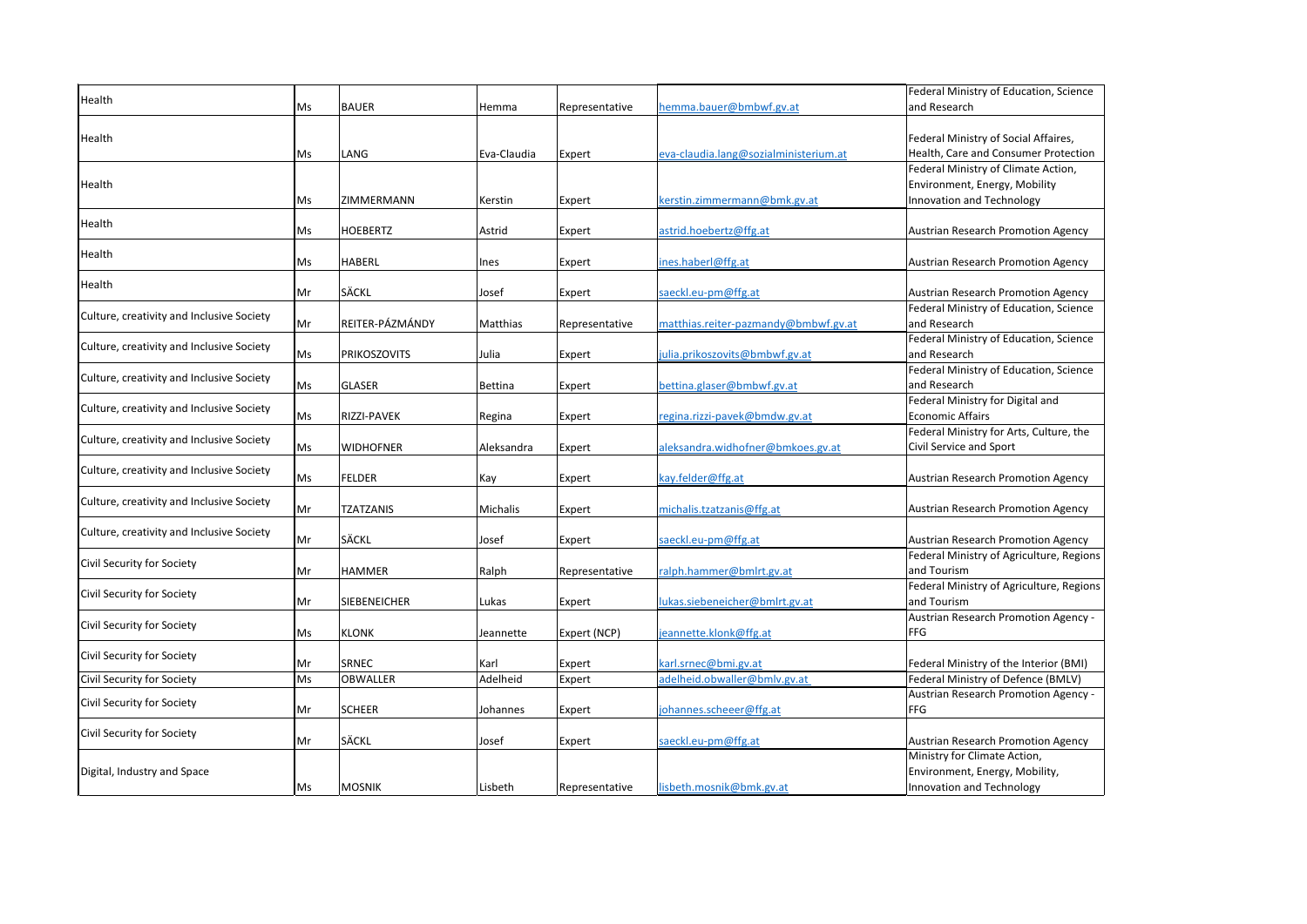|                              |    |                            |              |                |                                          | Ministry for Climate Action,              |
|------------------------------|----|----------------------------|--------------|----------------|------------------------------------------|-------------------------------------------|
| Digital, Industry and Space  |    |                            |              |                |                                          | Environment, Energy, Mobility,            |
|                              | Mr | <b>POGANY</b>              | Alexander    | Expert         | alexander.pogany@bmk.gv.at               | Innovation and Technology                 |
|                              |    |                            |              |                |                                          | Ministry for Climate Action,              |
| Digital, Industry and Space  |    |                            |              |                |                                          | Environment, Energy, Mobility,            |
|                              | Ms | <b>SCHEBEK</b>             | Victoria     | Expert         | victoria.schebek@bmk.gv.at               | Innovation and Technology                 |
|                              |    |                            |              |                |                                          | Ministry for Climate Action,              |
| Digital, Industry and Space  |    |                            |              |                |                                          | Environment, Energy, Mobility,            |
|                              | Mr | <b>KÖSSL</b>               | Ernst        | Expert         | ernst.koessl@bmk.gv.at                   | Innovation and Technology                 |
|                              |    |                            |              |                |                                          | Ministry for Climate Action,              |
| Digital, Industry and Space  |    |                            |              |                |                                          | Environment, Energy, Mobility,            |
|                              | Mr | <b>FUCHS</b>               | Christian    | Expert         | christian.fuchs@bmk.gv.at                | Innovation and Technology                 |
|                              |    |                            |              |                |                                          | Ministry for Climate Action,              |
| Digital, Industry and Space  |    |                            |              |                |                                          | Environment, Energy, Mobility,            |
|                              | Mr | <b>ALBERT</b>              | Rene         | Expert         | rene.albert@bmk.gv.at                    | Innovation and Technology                 |
|                              |    |                            |              |                |                                          | Ministry for Digital and Economic         |
| Digital, Industry and Space  | Mr | <b>ZIMMER</b>              | Bernd        | Expert         | bernd.zimmer@oesterreich.gv.at           | <b>Affairs</b>                            |
|                              |    |                            |              |                |                                          |                                           |
| Digital, Industry and Space  | Mr | <b>KERN</b>                | Gerald       | Expert         | gerald.kern@ffg.at                       | Austrian Research Promotion Agency        |
|                              |    |                            |              |                |                                          |                                           |
| Digital, Industry and Space  | Mr | <b>ZERGOI</b>              | Thomas       | Expert         | thomas.zergoi@ffg.at                     | <b>Austrian Research Promotion Agency</b> |
|                              |    |                            |              |                |                                          |                                           |
| Digital, Industry and Space  | Mr | <b>HALVER</b>              | Manfred      | Expert         | manfred.halver@ffg.at                    | <b>Austrian Research Promotion Agency</b> |
|                              |    |                            |              |                |                                          |                                           |
| Digital, Industry and Space  | Mr | <b>ROHOWETZ</b>            | Hans         | Expert         | hans.rohowetz@ffg.at                     | Austrian Research Promotion Agency        |
|                              |    |                            |              |                |                                          |                                           |
| Digital, Industry and Space  | Mr | <b>KÖSTNER</b>             | Stefan       | Expert         | stefan.koestner@ffg.at                   | <b>Austrian Research Promotion Agency</b> |
|                              |    |                            |              |                |                                          |                                           |
| Digital, Industry and Space  | Mr | <b>GEIST</b>               | Thomas       | Expert         | thomas.geist@ffg.at                      | <b>Austrian Research Promotion Agency</b> |
|                              |    |                            |              |                |                                          |                                           |
| Digital, Industry and Space  | Mr | <b>SÄCKL</b>               | Josef        | Expert         | saeckl.eu-pm@ffg.at                      | Austrian Research Promotion Agency        |
|                              |    |                            |              |                |                                          | Federal Ministry for Climate Action,      |
| Climate, Energy and Mobility |    |                            |              |                |                                          | Environment, Energy, Mobility,            |
|                              | Mr | DRAKULIC                   | Christian    | Representative | christian.drakulic@bmk.gv.at             | Innovation and Technology                 |
|                              |    |                            |              |                |                                          | Federal Ministry of Education, Science,   |
| Climate, Energy and Mobility | Ms | <b>BEGUSCH-PFEFFERKORN</b> | Karolina     | Expert         | karolina.begusch-pfefferkorn@bmbwf.gv.at | and Research                              |
|                              |    |                            |              |                |                                          | Federal Ministry for Climate Action,      |
| Climate, Energy and Mobility |    |                            |              |                |                                          | Environment, Energy, Mobility,            |
|                              | Mr | <b>HÜBNER</b>              | Michael      | Expert         | michael.huebner@bmk.gv.at                | Innovation and Technology                 |
|                              |    |                            |              |                |                                          | Federal Ministry for Climate Action,      |
| Climate, Energy and Mobility |    |                            |              |                |                                          | Environment, Energy, Mobility,            |
|                              | Mr | <b>SCHWARZ</b>             | Hans-Günther | Expert         | hans-guenther.schwarz@bmk.gv.at          | Innovation and Technology                 |
|                              |    |                            |              |                |                                          | Federal Ministry for Climate Action,      |
| Climate, Energy and Mobility |    |                            |              |                |                                          | Environment, Energy, Mobility,            |
|                              | Mr | <b>RESCHEN</b>             | Nikolas      | Expert         | nikolas.reschen@bmk.gv.at                | Innovation and Technology                 |
|                              |    |                            |              |                |                                          | Federal Ministry for Climate Action,      |
| Climate, Energy and Mobility |    |                            |              |                |                                          | Environment, Energy, Mobility,            |
|                              | Ms | GLASER                     | Maria        | Expert         | maria.glaser@bmk.gv.at                   | Innovation and Technology                 |
|                              |    |                            |              |                |                                          |                                           |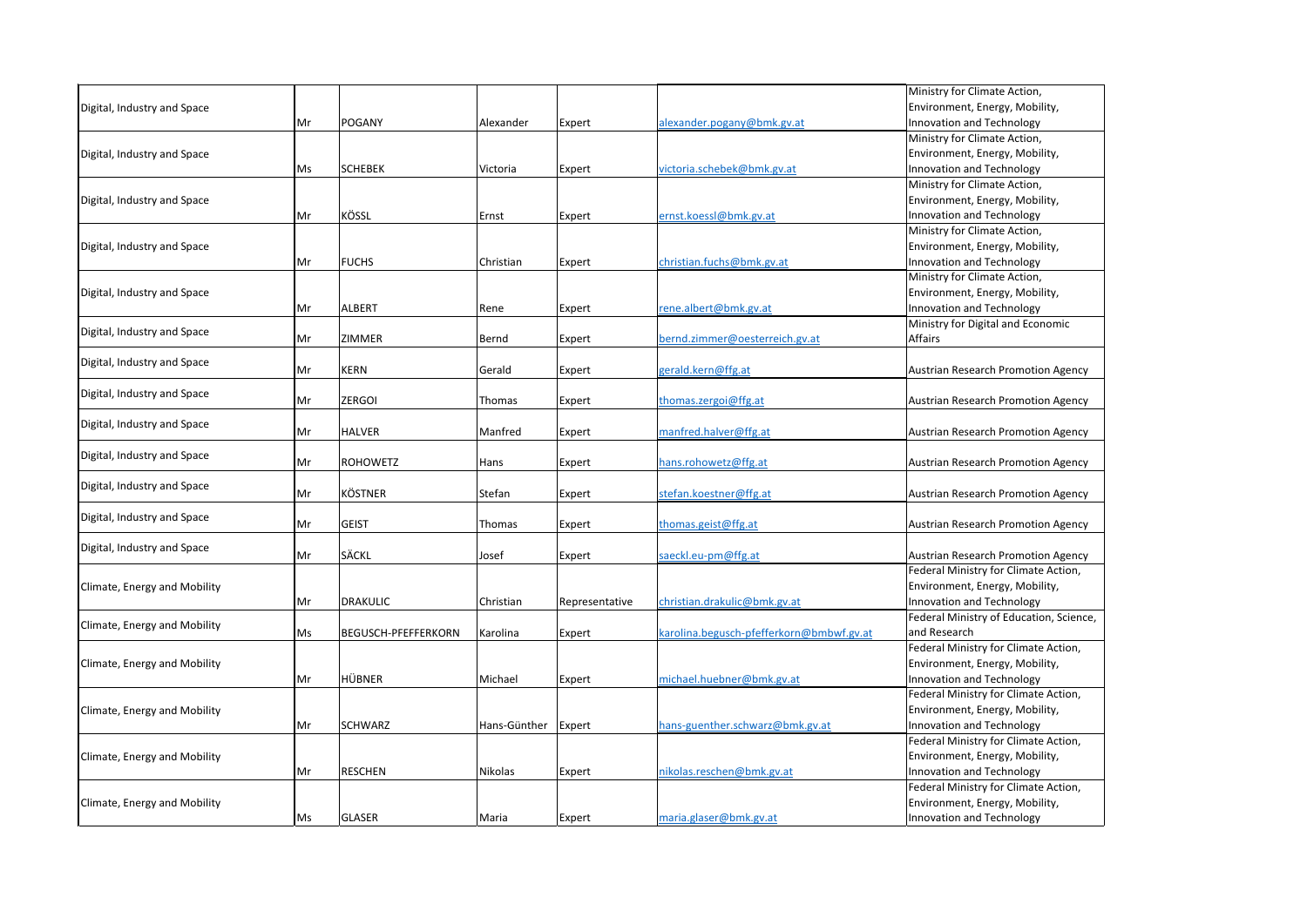|                                                                             |     |                            |                 |                |                                          | Federal Ministry for Climate Action,      |
|-----------------------------------------------------------------------------|-----|----------------------------|-----------------|----------------|------------------------------------------|-------------------------------------------|
| Climate, Energy and Mobility                                                |     |                            |                 |                |                                          | Environment, Energy, Mobility,            |
|                                                                             | Ms  | <b>BAUER</b>               | Theresa         | Expert         | theresa.bauer@bmk.gv.at                  | Innovation and Technology                 |
|                                                                             |     |                            |                 |                |                                          | Federal Ministry for Climate Action,      |
| Climate, Energy and Mobility                                                |     | <b>KIENER</b>              |                 |                |                                          | Environment, Energy, Mobility,            |
|                                                                             | Ms. |                            | Constanze       | Expert         | constanze.kiener@bmk.gv.at               | Innovation and Technology                 |
| Climate, Energy and Mobility                                                | Ms  | <b>HOFFMANN</b>            | Andrea          | Expert         | andrea.hoffmann@ffg.at                   | Austrian Research Promotion Agency        |
| Climate, Energy and Mobility                                                | Mr  | <b>TZATZANIS</b>           | Michalis        | Expert         | michalis.tzatzanis@ffg.at                | Austrian Research Promotion Agency        |
| Climate, Energy and Mobility                                                | Mr  | LOICHT                     | Siegfried       | Expert         | siegfried.loicht@ffg.at                  | <b>Austrian Research Promotion Agency</b> |
| Climate, Energy and Mobility                                                | Mr  | <b>ROHOWETZ</b>            | Hans            | Expert         | hans.rohowetz@ffg.at                     | <b>Austrian Research Promotion Agency</b> |
| Climate, Energy and Mobility                                                | Mr  | <b>SÄCKL</b>               | Josef           | Expert         | saeckl.eu-pm@ffg.at                      | <b>Austrian Research Promotion Agency</b> |
| Food, Bioeconomy, Natural Resources,                                        |     |                            |                 |                |                                          | Federal Ministry of Education, Scienc     |
| Agriculture and Environment                                                 | Ms  | <b>BEGUSCH-PFEFFERKORN</b> | Karolina        | Representative | karolina.begusch-pfefferkorn@bmbwf.gv.at | and Research                              |
|                                                                             |     |                            |                 |                |                                          | Federal Ministry for Climate Action,      |
| Food, Bioeconomy, Natural Resources,                                        |     |                            |                 |                |                                          | Environment, Energy, Mobility,            |
| Agriculture and Environment                                                 | Mr  | Albert                     | René            | Expert         | rene.albert@bmk.gv.at                    | Innovation and Technology                 |
| Food, Bioeconomy, Natural Resources,                                        |     |                            |                 |                |                                          |                                           |
| Agriculture and Environment                                                 | Ms  | <b>STEININGER</b>          | <b>Birgit</b>   | Expert         | birgit.steininger@ffg.at                 | <b>Austrian Research Promotion Agency</b> |
| Food, Bioeconomy, Natural Resources,                                        |     |                            |                 |                |                                          |                                           |
| Agriculture and Environment                                                 | Ms  | JÄHRIG                     | Simone          | Expert         | simone.jaehrig@ffg.at                    | <b>Austrian Research Promotion Agency</b> |
| Food, Bioeconomy, Natural Resources,                                        |     |                            |                 |                |                                          |                                           |
| Agriculture and Environment                                                 | Ms  | MEISSNER-DRAGOSITS         | Susanne         | Expert         | susanne.dragosits@ffg.at                 | Austrian Research Promotion Agency        |
| Food, Bioeconomy, Natural Resources,                                        |     |                            |                 |                |                                          |                                           |
| Agriculture and Environment                                                 | Mr  | <b>SÄCKL</b>               | Josef           | Expert         | saeckl.eu-pm@ffg.at                      | <b>Austrian Research Promotion Agency</b> |
| The European Innovation Council (EIC) and                                   |     |                            |                 |                |                                          | Federal Ministry for Digital and          |
| European Innovation ecosystems                                              | Mr  | PANHOLZER                  | Georg           | Representative | georg.panholzer@bmdw.gv.at               | <b>Economic Affairs</b>                   |
| The European Innovation Council (EIC) and                                   |     |                            |                 |                |                                          | Federal Ministry for Climate Action,      |
| European Innovation ecosystems                                              |     |                            |                 |                |                                          | Environment, Energy, Mobility,            |
|                                                                             | Mr  | <b>HEGNY</b>               | Ingo            | Expert         | ingo.hegny@bmk.gv.at                     | Innovation and Technology                 |
| The European Innovation Council (EIC) and                                   |     |                            |                 |                |                                          |                                           |
| European Innovation ecosystems                                              | Mr  | FREY                       | Christian       | Expert         | christian.frey@ffg.at                    | <b>Austrian Research Promotion Agency</b> |
| The European Innovation Council (EIC) and                                   |     |                            |                 |                |                                          |                                           |
| European Innovation ecosystems                                              | Mr  | NUZZO                      | Angelo          | Expert         | angelo.nuzzo@ffg.at                      | <b>Austrian Research Promotion Agency</b> |
| The European Innovation Council (EIC) and                                   |     |                            |                 |                |                                          | Austria Wirtschaftsservice GmbH           |
| European Innovation ecosystems<br>The European Innovation Council (EIC) and | Mr  | <b>LAITSOS</b>             | Wassilis        | <b>Expert</b>  | w.laitsos@aws.at                         |                                           |
| European Innovation ecosystems                                              | Mr  | <b>SÄCKL</b>               | Josef           | Expert         | saeckl.eu-pm@ffg.at                      | <b>Austrian Research Promotion Agency</b> |
|                                                                             |     |                            |                 |                |                                          |                                           |
| <b>Widening participation and strengthening</b>                             |     |                            |                 |                |                                          | Federal Ministry of Education, Scienc     |
| the European Research Area                                                  | Ms  | KIESENHOFER-WIDHALM        | Gunhild         | Representative | gunhild.kiesenhofer-widhalm@bmbwf.gv.at  | and Research                              |
|                                                                             |     |                            |                 |                |                                          | Federal Ministry for Climate Action,      |
| Widening participation and strengthening                                    |     |                            |                 |                |                                          | Environment, Energy, Mobility,            |
| the European Research Area                                                  | Ms  | <b>WEISS</b>               | <b>Brigitte</b> | <b>Expert</b>  | brigitte.weiss@bmk.gv.at                 | Innovation and Technology                 |
|                                                                             |     |                            |                 |                |                                          |                                           |

try of Education, Science,

arch Promotion Agency try for Digital and airs

arch Promotion Agency

try of Education, Science